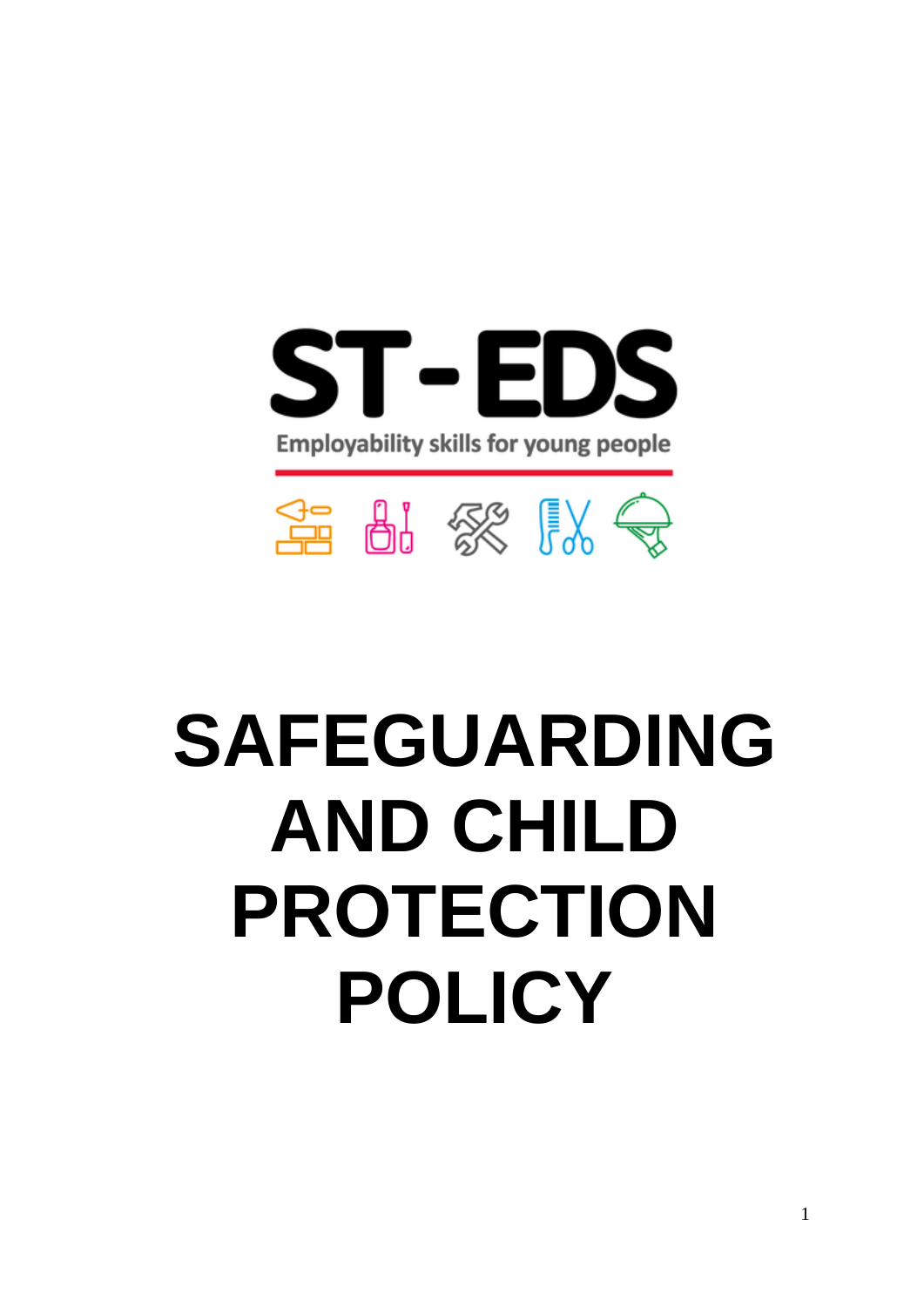# **CONTENTS**

- **Introduction**
- **Our Ethos**
- **Steps to Safer Recruitment**
- **Procedures**
- **Training**
- **Safe Staff**
- **Records and Monitoring**
- **Roles and Responsibilities**
- **What is Abuse and Neglect?**
- **Other Relevant Policies**
- **Named Designated Child Protection Officer**
- **Policy Review**
- **Norfolk Useful Contacts**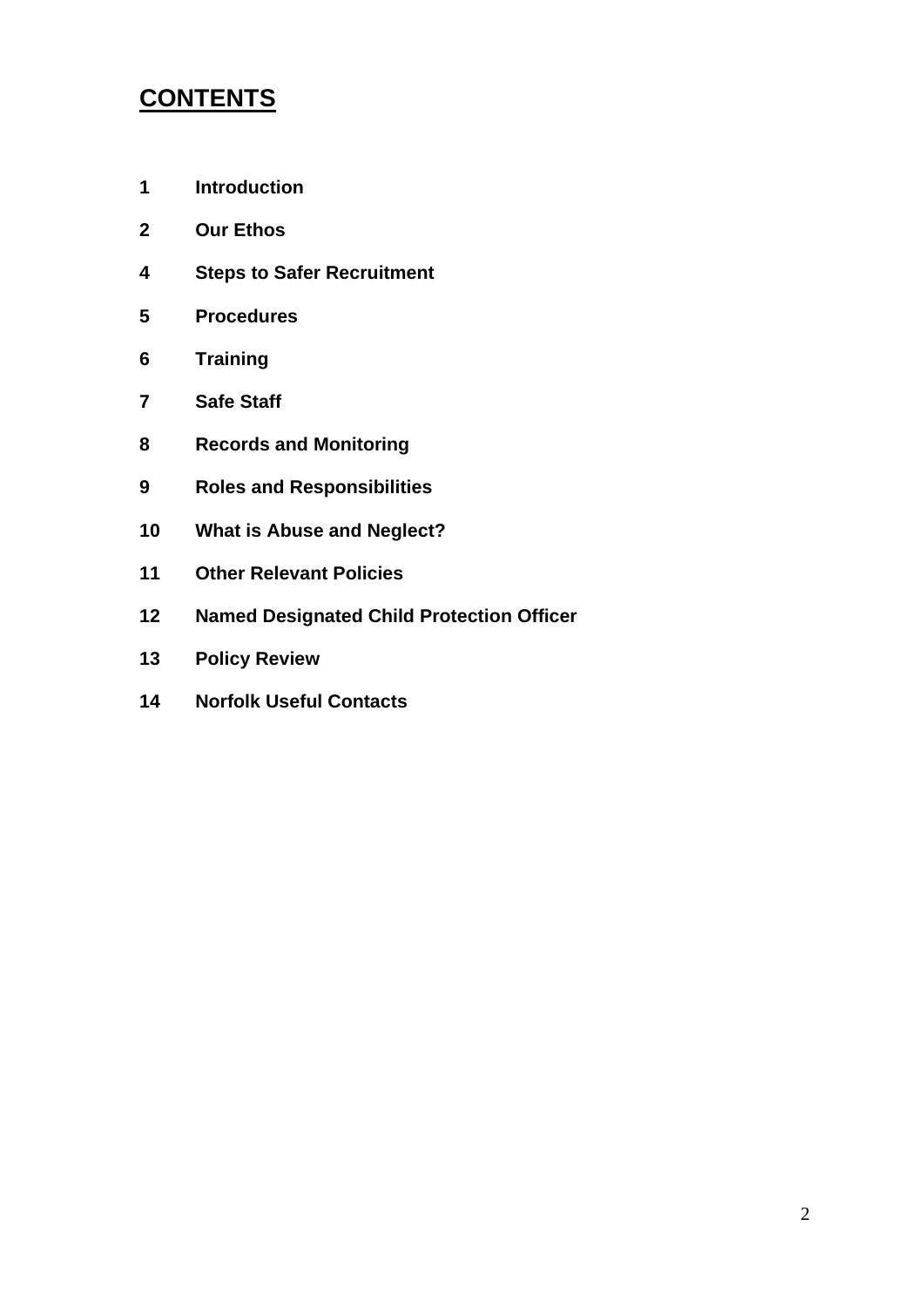# **1. AIM**

- 1.1 The purpose of St Edmund's Society's Safeguarding Policy (and Child Protection Policy) is to ensure every child at our organisation is safe and protected from harm. This means we will always work to:
	- Protect our children and young people from maltreatment
	- Prevent impairment of our children's and young people's health or development
	- Ensure that our children and young people grow up in circumstances consistent with the provision of safe and effective care
	- Undertake that role to enable our children/young people to have optimum life chances and enter adulthood successfully.
- 1.2 This policy will give clear direction to staff, volunteers, visitors and parents about the expected behaviour and our legal responsibility to safeguard and promote the welfare of all children at our organisation.

# **2. INTRODUCTION**

- 2.1 Our organisation fully recognises the contribution it can make to protect children from harm and supporting and promoting the welfare of all children. The elements of our policy are prevention, protection, and support. A child is someone under the age of 18 years old.
- 2.2 Our policy applies to all children, volunteers, visitors, and staff.

# **3. OUR ETHOS**

- 3.1 Our organisation will establish and maintain an ethos where our children feel secure, are encouraged to talk, are listened to and are safe. Children will be able to talk freely to any member of staff or regular visitor to our organisation if they are worried or concerned about something.
- 3.2 All staff, volunteers and regular visitors will, either through training or induction, know how to recognise a disclosure from a child and will know how to manage this. We will not make promises to any child and we will not keep secrets. Every child will know what their chosen adult will have to do with whatever they have been told.
- 3.3 We will provide activities and opportunities that will equip our children with the skills they need to stay safe.
- 3.4 At all times we will work in partnership and endeavour to establish effective working relationships with parents, carers, and colleagues from other agencies.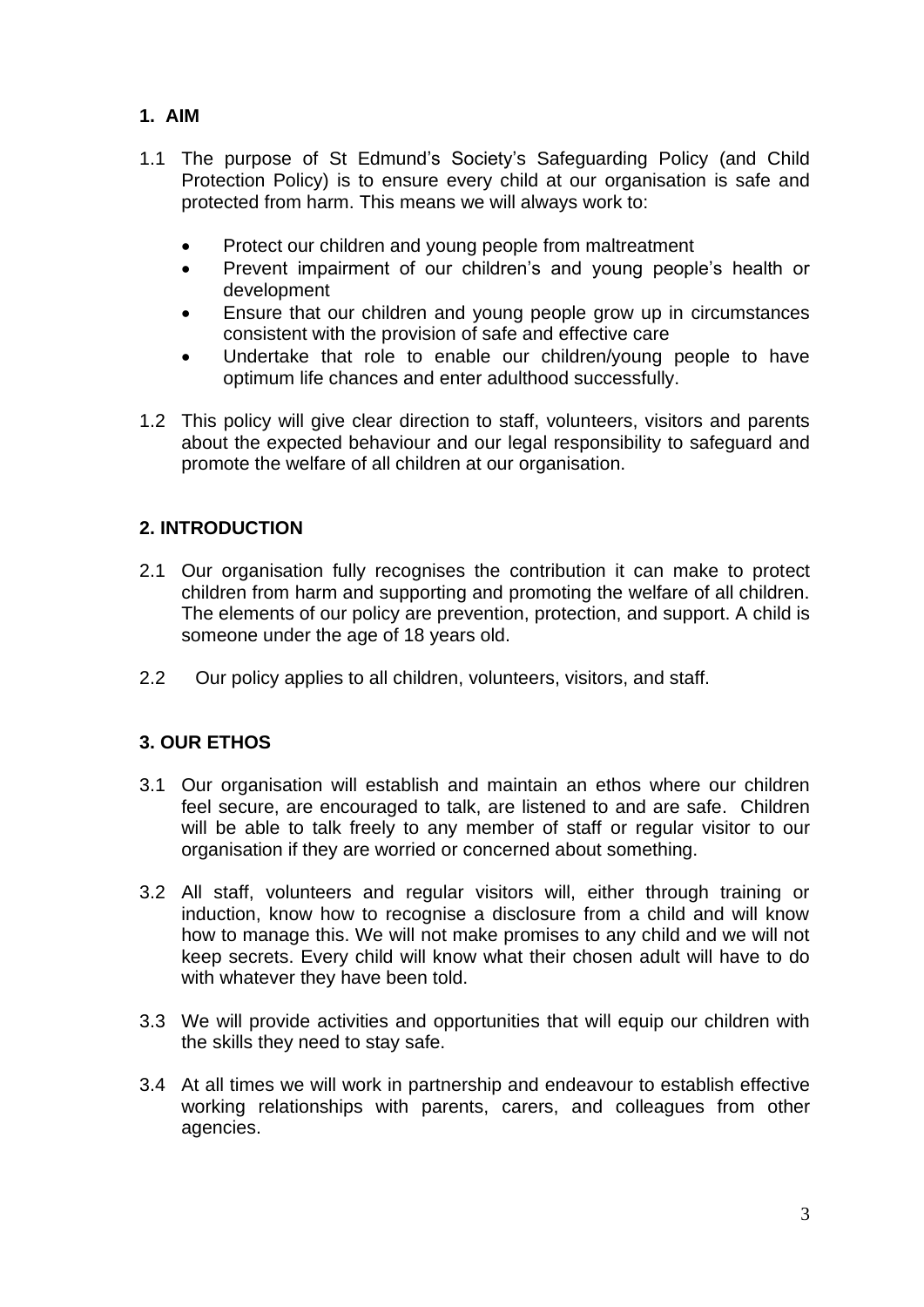# **4. STEPS TO SAFER RECRUITMENT POLICY**

We will always try to prevent inappropriate people from seeking employment or volunteering to work with children and young people.

We will always adhere to the Norfolk Safeguarding Children Board's procedures, including specifically the Safer Workforce Policies and Procedures.

#### 4.1 **Job description and person specification**

We will consider the tasks and skills necessary for the job or voluntary position and what kind of person is most suited to the job. We will clearly define the role and agree this with relevant personnel.

#### 4.2 **Recruitment publicity**

We will circulate all vacancies widely. We will ensure any advert contains a commitment to safer recruitment and safeguarding children.

#### 4.3. **Written application form**

We will insist on a written application form. This should include personal details such as name, past names, past and current work/volunteering experience, and details of qualifications. It should also include explanation of all gaps in employment. Applicants should also provide current and recent addresses for the past 5 years.

#### 4.4 **Selection criteria**

We will decide how the person should behave with children and what attitudes we want to see.

We will develop a list of essential and desirable qualifications, skills and experience and select people against this.

#### 4.5 **Written Declaration**

We will remind applicants that posts involving working with children are exempt from the Rehabilitation of Offenders Act.

We will ask for a statement in writing that they have no past or current convictions, cautions or bind-overs and no pending court cases

#### 4.6 **Identification**

We will ask for photographic documentation to confirm identity, such as passport or driving licence, and, for example, a utility bill that contains their address.

#### 4.7 **Qualifications**

We will ask to see the original documents of any qualifications.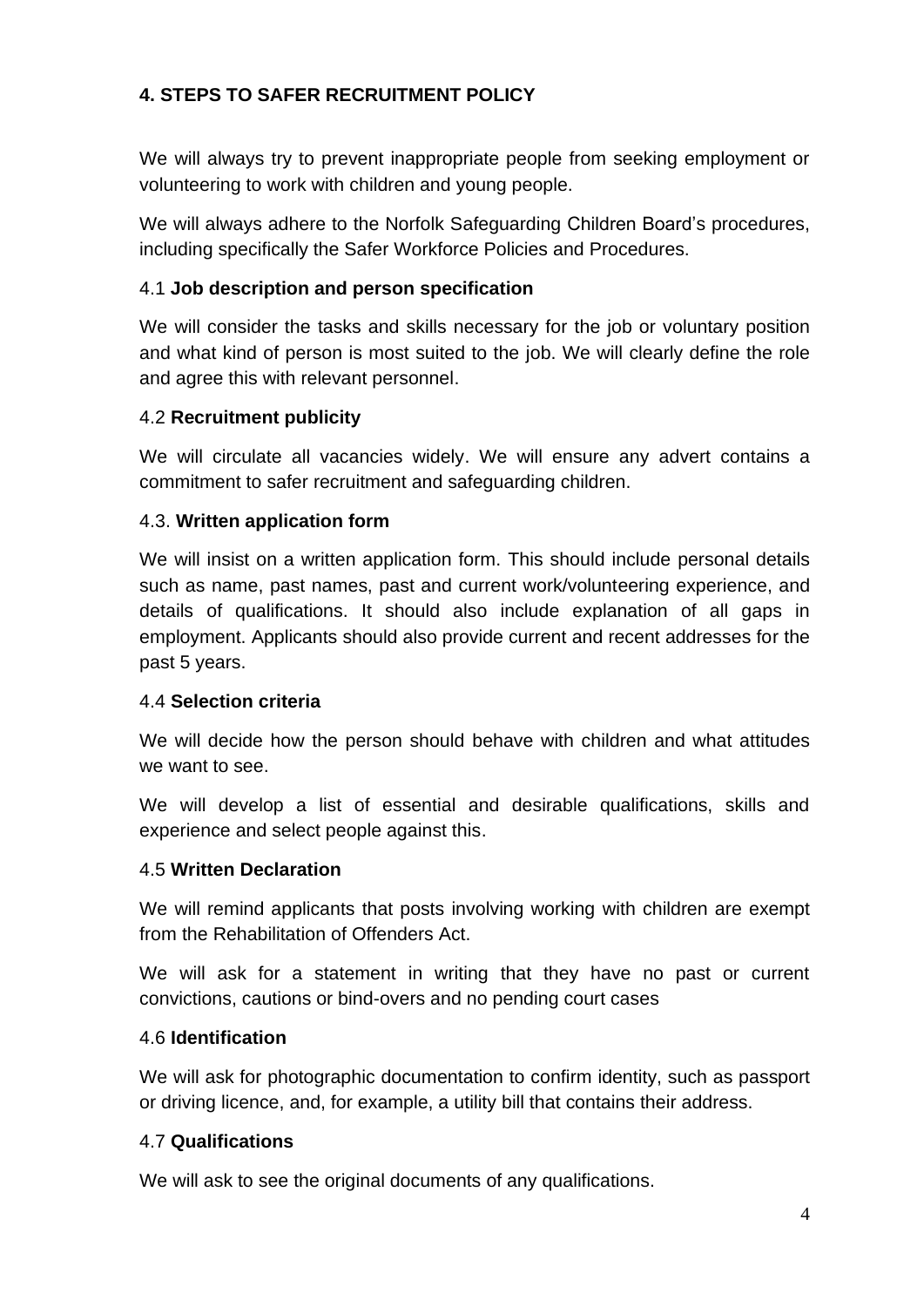#### 4.8 **Interview**

We will interview face to face, preferably with at least two representatives from the group or organisation. We will discuss with the applicant information contained in their application form and explore their attitudes towards working with children. This also provides an opportunity to discuss our child protection policy and to ensure that the applicant has the ability and commitment to meet the standards required.

We will talk about the application including:

- •- Areas in which you want to know more details
- •- Gaps in employment history
- •- Vague statements or unfamiliar qualifications
- •- Frequent changes of employment

#### 4.9 **References**

Two written references must be obtained, where possible to include current or most recent employer.

#### 4.10 **DBS Checks**

We will always gain enhanced DBS disclosures as appropriate to the role. When the results of the DBS check and all recruitment checks have been completed and we are satisfied the applicant is suitable for the role will we allow the staff member or volunteer to have contact with children.

#### 4.11 **Induction and Probationary Period**

We will ensure volunteers or workers receive a comprehensive induction, in line with our Induction Policy.

We expect a normal probationary period to be 6 months, during which time the volunteer or worker will regularly work under the supervision of a more experienced volunteer or worker, such as management.

Training on Child Protection and Safeguarding Children should be given within 3 months.

If there are concerns during the probationary period, the volunteer or staff member will not be offered a permanent position. Any concerns related to suitability to work with children will be passed onto the Local Authority Designated Officers (LADO) as per our Managing Allegations/Whistleblowing procedure.

4.12 Two members of the Management Team have completed the Safer Recruitment Training for Norfolk and Suffolk.

4.13 Safer Programme is undertaken and refreshed every 3 years.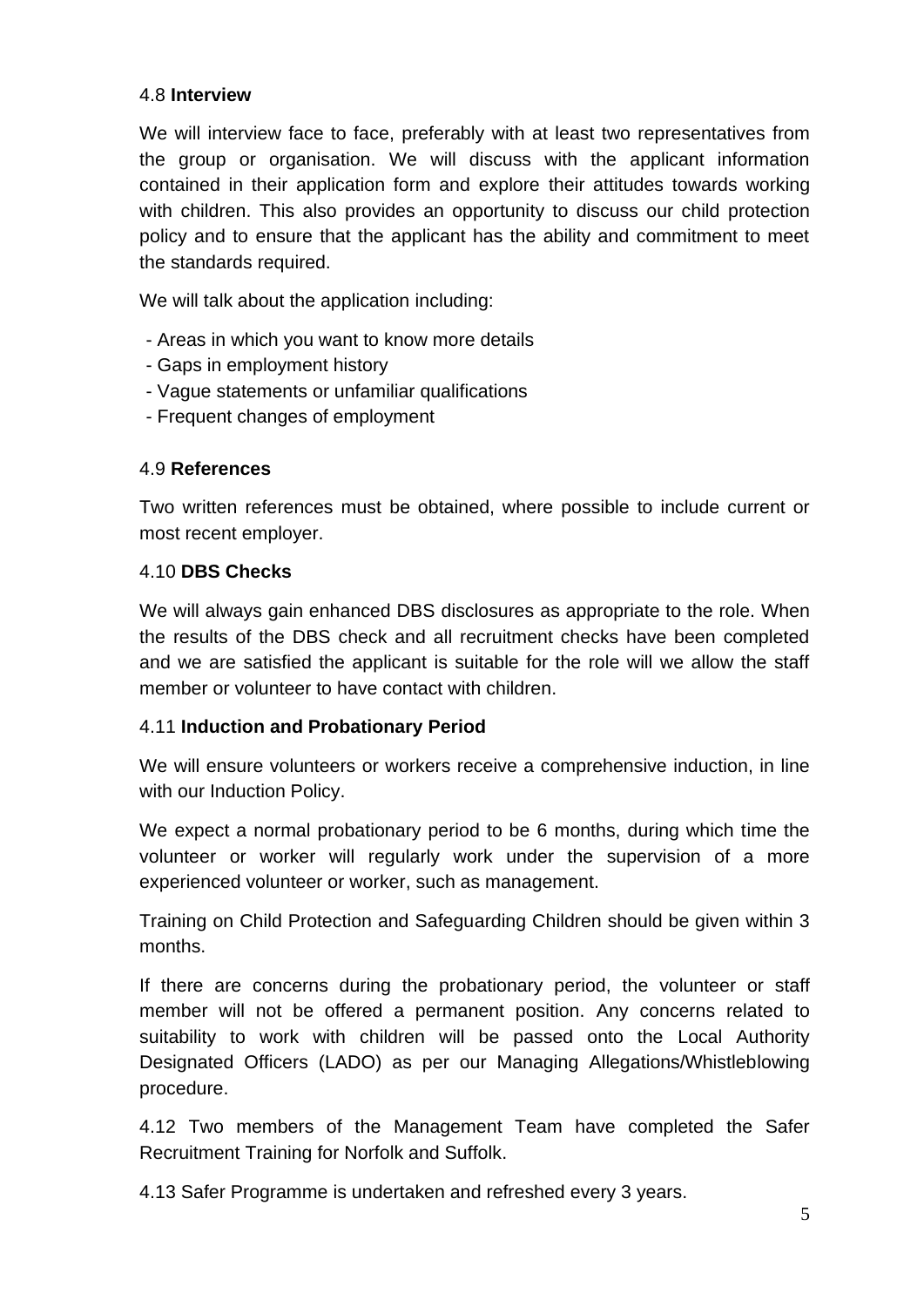4.14 Every member of the welfare team will complete Core programme for voluntary organisation and independent agencies every 2 years.

# **5. PROCEDURES**

- 5.1 When new staff, volunteers or regular visitors join our organisation they will be informed of the safeguarding arrangements in place. They will be given a copy of our organisation's safeguarding policy and told who our Designated Child Protection Lead(s) for Safeguarding is. They will also be shown the recording format (as recommended in the Safer Pack by Norfolk and Suffolk's Safeguarding Children's Board), given information on how to complete it and who to pass it to.
- 5.2 Every new member of staff or volunteer will have an induction period that will include essential safeguarding information. This programme will include basic safeguarding training through the Safer Programme relating to signs and symptoms of abuse, how to manage a disclosure from a child, how to record and issues of confidentiality. The induction will also remind staff and volunteers of their responsibility to safeguard all children and the remit of the role of the Designated Child Protection Officer.
- 5.3. All regular visitors and volunteers to our organisation will be told where our policy is kept, they will be given a set of safeguarding procedures, they will be told who our Designated Child Protection Officer and alternate staff members are and what the recording and reporting system is.
- 5.4 All parents and carers will be asked to sign a distribution list confirming they have seen and read our safeguarding policy. Parents and carers will be informed of our legal duty to assist our colleagues in other agencies with child protection enquiries and what happens should we have cause to make a referral to Children's Services.
- 5.5 Parents will sign a consent form at the start of their child's involvement with the organisation, which includes any vital health or otherwise notable information. It also requests permission for photographs to be taken for promotional purposes only.

#### **6. TRAINING**

Every member of staff will undertake appropriate safeguarding training through the NSCB Safer Programme every three years.

We actively encourage all our staff to keep up to date with the most recent local and national safeguarding advice and guidance. This can be accessed via **www.norfolklscb.org**

The Designated Officer should be used as a first point of contact for concerns and queries regarding any safeguarding concern in our organisation.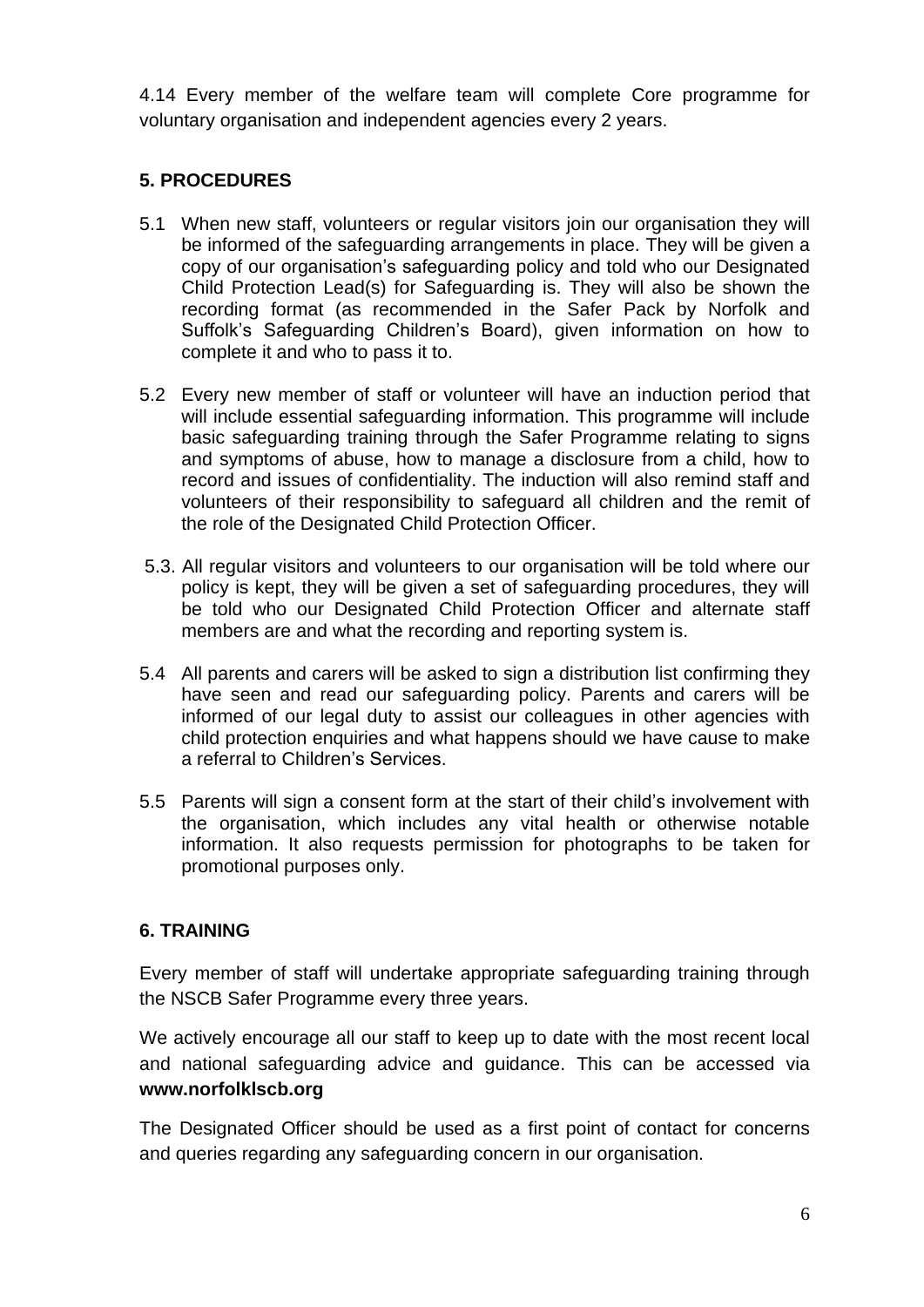# **7. RECORDS AND MONITORING**

#### **Records and Confidentiality**

If we are concerned about the welfare or safety of any child in our organisation, we will record our concerns immediately on CPOMS, alerting the DSL and Welfare team

Any information recorded will be logged on CPOMS – software used for monitoring pastoral, safeguarding and welfare issues. Information will only be shared within the organisation on a need to know basis for the protection of the child.

All information is confidential, however if there is a safeguarding or child protection concern about a child, then information can be shared with other agencies, namely the Police or Children's and or Adult Services.

Reports of a concern to the Designated Safeguarding Officer must be logged on CPOMS as a matter of urgency.

#### **Roles and Responsibilities**

Our Designated Safeguarding Officer will liaise with Children's and or Adult Services and other agencies where necessary and make referrals to Children's and or Adult Services using the procedure below.

Any concern for a child's safety or welfare will be recorded on CPOMS and allocated to the Designated Safeguarding Officer who will be responsible for ensuring that all staff members and volunteers are aware of our policy and the procedure they need to follow. The Welfare Team will use the Signs of Safety approach to assess the needs with the family/student if needed and make referrals where necessary.

The Designated Safeguarding Officer will ensure that all staff, volunteers, and regular/repeat visitors have received appropriate Safeguarding information during induction and have been trained by the Safer Programme.

The Designated Safeguarding Officer will ensure that our safeguarding policy is in place and is reviewed annually. The content of our policy has been written following consultation with the Safer Programme.

At all times, the Designated Safeguarding Officer will ensure that safer recruitment practices are followed.

Our organisation undertakes to remedy without delay any weakness regarding our safeguarding arrangements that are brought to their attention.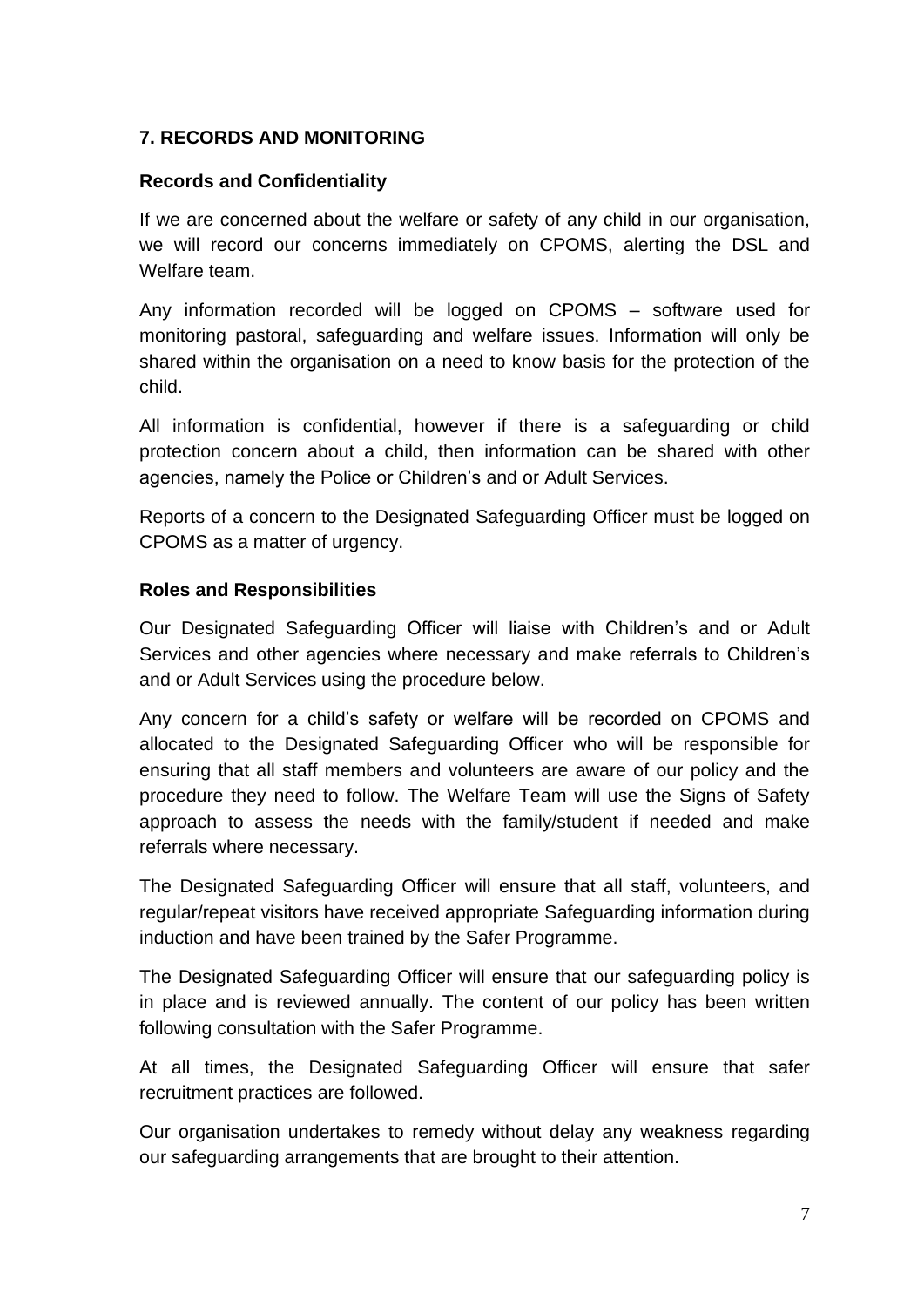### **8. Procedures for Handling Disclosures**

A child may decide to disclose information that may indicate they are suffering from abuse or neglect. A child chooses to speak to an adult because they feel that they will listen and that they can trust them. The adult needs to listen to what the child has to say and be very careful not to 'lead' the child or influence in any way what they say.

It is important that the adult remembers to:

- Stay calm
- Listen and be supportive
- To not ask any leading questions, interrogate the child, put ideas in the child's head or jump to conclusions
- Not stop or interrupt a child who is recalling significant events
- Never promise the child confidentiality  $-$  it must be explained that information will need be to be passed on to help keep them safe
- Avoid criticising the alleged perpetrator
- Tell the child what must be done next (the safeguarding process must be followed)
- Record what was said immediately as close to what was said as possible. Also record what was happening immediately before the child disclosed. Be sure to record on CPOMS.
- Contact the designated person immediately
- Seek support

#### **9. WHAT IS ABUSE AND NEGLECT?**

9.1 Abuse and neglect are forms of maltreatment of a child. Somebody may abuse or neglect a child by inflicting harm, or by failing to act to prevent harm. Children may be abused in a family or in an institutional or community setting, by those known to them or, more rarely, by a stranger for example, via the internet. They may be abused by an adult or adults, or another child or children.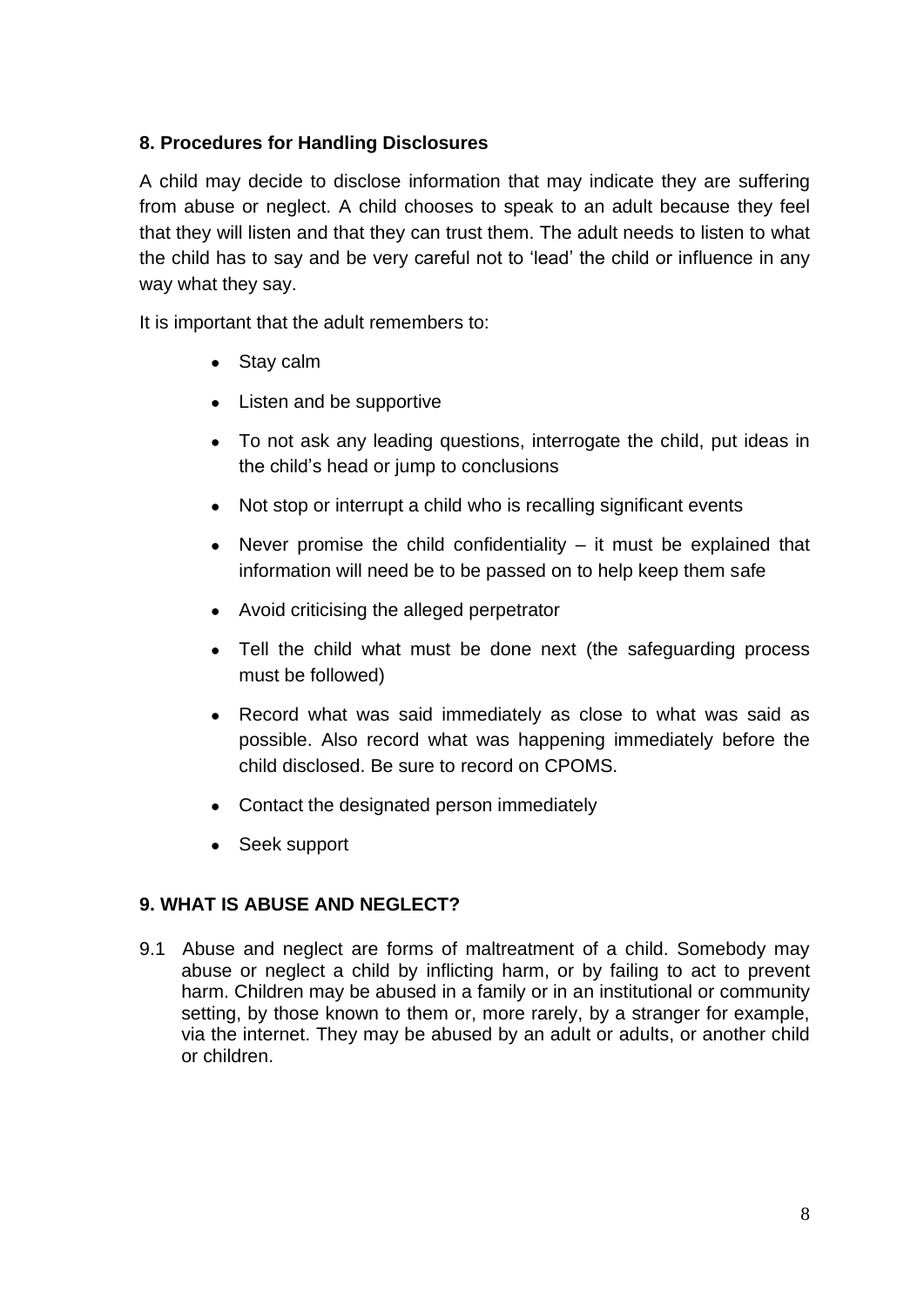#### Physical abuse

A form of abuse which may involve hitting, shaking, throwing, poisoning, burning, or scalding, drowning, suffocating or otherwise causing physical harm to a child. Physical harm may also be caused when a parent or carer fabricates the symptoms of, or deliberately induces, illness in a child.

#### Emotional abuse

The persistent emotional maltreatment of a child such as to cause severe and persistent adverse effects on the child's emotional development. It may involve conveying to a child that they are worthless or unloved, inadequate, or valued only insofar as they meet the needs of another person. It may include not giving the child opportunities to express their views, deliberately silencing them or 'making fun' of what they say or how they communicate. It may feature age or developmentally inappropriate expectations being imposed on children. These may include interactions that are beyond a child's developmental capability, as well as overprotection and limitation of exploration and learning, or preventing the child participating in normal social interaction. It may involve seeing or hearing the ill-treatment of another. It may involve serious bullying (including cyber bullying), causing children frequently to feel frightened or in danger, or the exploitation or corruption of children. Some level of emotional abuse is involved in all types of maltreatment of a child, though it may occur alone.

#### Sexual abuse

Involves forcing or enticing a child or young person to take part in sexual activities, not necessarily involving a high level of violence, whether or not the child is aware of what is happening. The activities may involve physical contact, including assault by penetration (for example, rape or oral sex) or nonpenetrative acts such as masturbation, kissing, rubbing, and touching outside of clothing. They may also include non-contact activities, such as involving children in looking at, or in the production of, sexual images, watching sexual activities, encouraging children to behave in sexually inappropriate ways, or grooming a child in preparation for abuse Sexual abuse can take place online, and technology can be used to facilitate offline abuse. Sexual abuse is not solely perpetrated by adult males. Women can also commit acts of sexual abuse, as can other children.

#### Upskirting is now a form of peer-on-peer abuse

It is a criminal offence. Upskirting is typically when a photograph is taken under a person's clothing without them knowing, for sexual gratification or to cause the victim humiliation, distress, or alarm.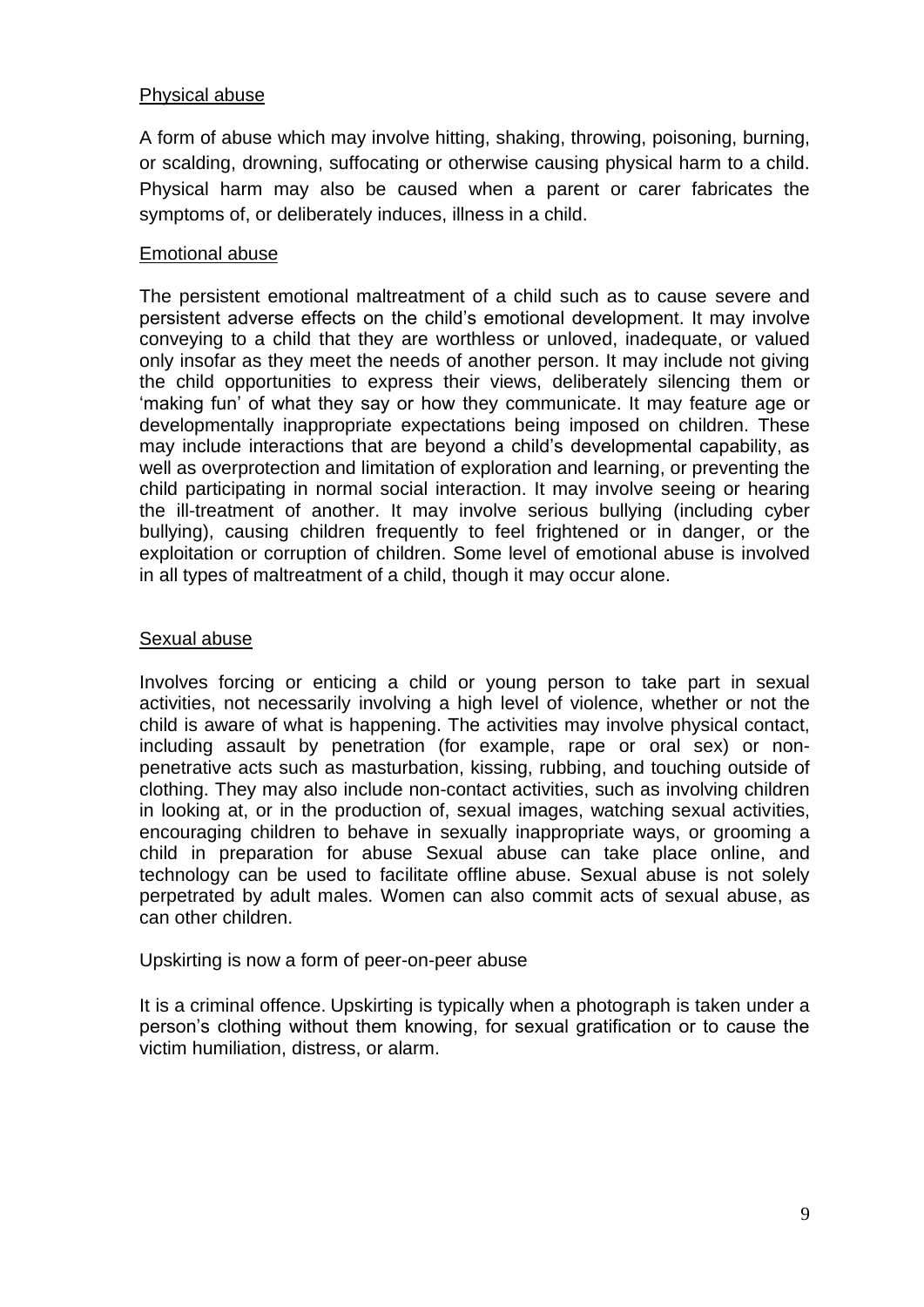#### **Neglect**

The persistent failure to meet a child's basic physical and/or psychological needs, likely to result in the serious impairment of the child's health or development. Neglect may occur during pregnancy as a result of maternal substance abuse. Once a child is born, neglect may involve a parent or carer failing to: a. provide adequate food, clothing and shelter (including exclusion from home or abandonment) b. protect a child from physical and emotional harm or danger c. ensure adequate supervision (including the use of inadequate caregivers) d. ensure access to appropriate medical care or treatment It may also include neglect of, or unresponsiveness to, a child's basic emotional needs.

#### Child sexual exploitation

Child sexual exploitation is a form of child sexual abuse. It occurs where an individual or group takes advantage of an imbalance of power to coerce, manipulate or deceive a child or young person under the age of 18 into sexual activity (a) in exchange for something the victim needs or wants, and/or (b) for the financial advantage or increased status of the perpetrator or facilitator. The victim may have been sexually exploited even if the sexual activity appears consensual. Child sexual exploitation does not always involve physical contact; it can also occur by using technology.

#### Signs of Serious Crime CCE Child Criminal Exploitation.

Children are at risk from/or are involved with serious violent crime. Including:

- Unexplained gifts/new possessions these can indicate children have been approached by/involved with individuals associated with criminal networks/gangs
- Increased absence from school
- Change in friendship/relationships with others/groups
- Significant decline in performance
- Signs of self-harm/significant change in wellbeing
- Signs of assault/unexplained injuries

#### Prevent

Section 26(1) of the CTSA (County Terrorism and security act) imposes a statutory duty on "specified authorities", when exercising their functions, "to have due regard to the need to prevent people from being drawn into terrorism".

From 1 July 2015 all schools, registered early years childcare providers and registered later years childcare providers (referred to in this advice as 'childcare providers') are subject to a duty under section 26 of the Counter-Terrorism and Security Act 2015, in the exercise of their functions, to have "due regard to the need to prevent people from being drawn into terrorism". This duty is known as the Prevent duty.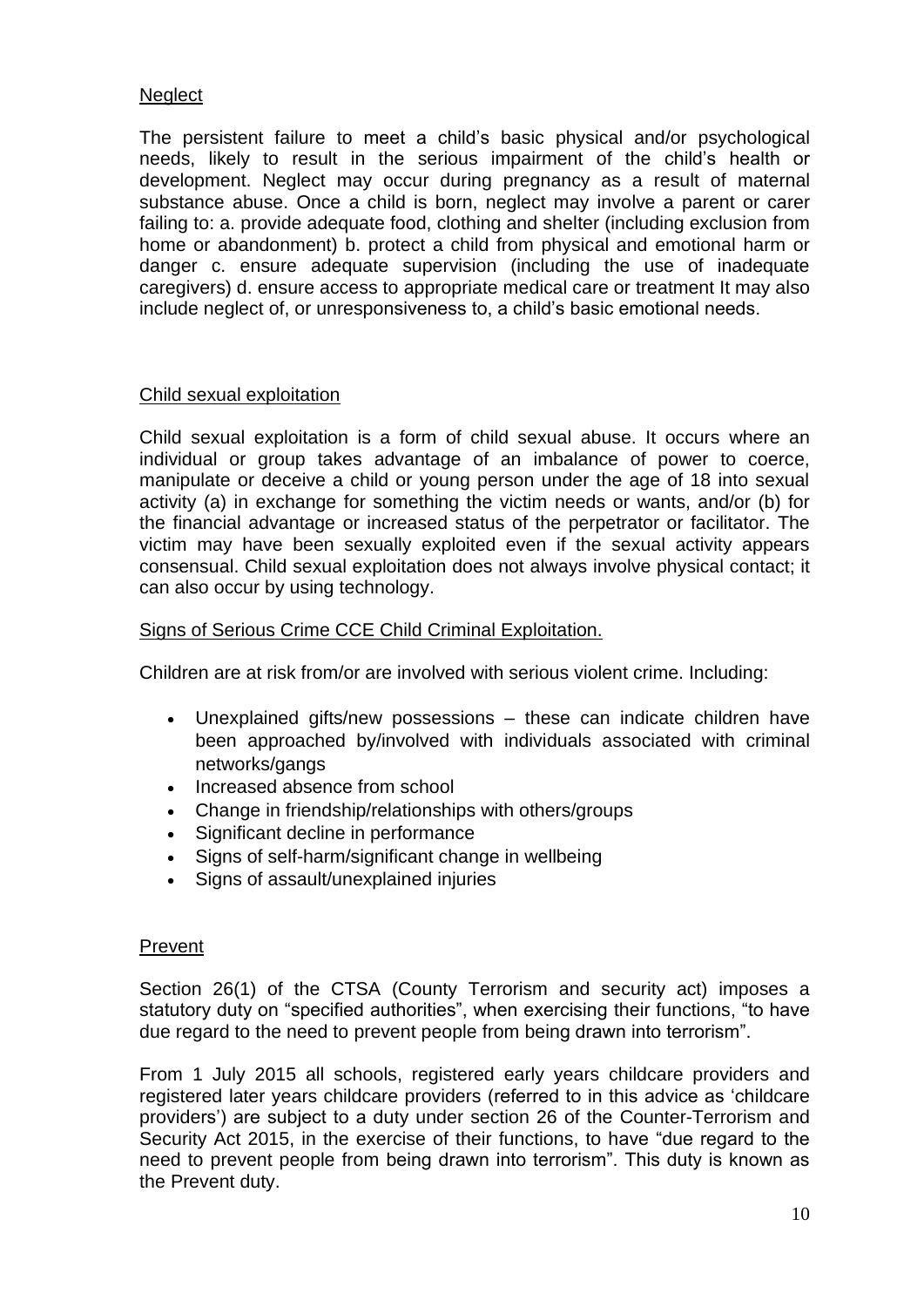For St Eds to fulfil the Prevent duty, it is essential that staff can identify children who may be vulnerable to radicalisation and know what to do when they are identified. Protecting children from the risk of radicalisation is seen as part of schools' and childcare providers' wider safeguarding duties, and is similar in nature to protecting children from other harms (e.g. drugs, gangs, neglect, sexual exploitation), whether these come from within their family or are the product of outside influences.

It is important to emphasise that the Prevent duty is not intended to stop pupils debating controversial issues. Here at St Eds we endeavour to provide a safe space in which children, young people and staff can understand the risks associated with terrorism and develop the knowledge and skills to be able to challenge extremist arguments.

The Prevent duty is entirely consistent with St Eds safeguarding policy and existing responsibilities and should not be burdensome. Ofsted's revised Education Inspection Framework for education, skills, and early years, which came into effect from 14 November 2019, makes specific reference to the need to have safeguarding arrangements to promote pupils' welfare and prevent radicalisation and extremism.

#### **Rio Bygrave, Billy Dunthorne and Capricia Peart are the on-site PREVENT Designated Officers.**

#### **Extremism**

Goes beyond terrorism and includes people who target the vulnerable – including the young – by seeking to sow division between communities on the basis of race, faith or denomination; justify discrimination towards women and girls; persuade others that minorities are inferior; or argue against the primacy of democracy and the rule of law in our society. Extremism is defined in the Counter Extremism Strategy 2015 as the vocal or active opposition to our fundamental values, including the rule of law, individual liberty and the mutual respect and tolerance of different faiths and beliefs. We also regard calls for the death of members of our armed forces as extremist.

#### Signs of Abuse:

There is a wide and varied range of indicators of possible abuse, including obvious ones such as direct observations or reports, admission, expressions of fear that abuse might happen, reports of concern from others. While there are no unmistakable signs of abuse the following are examples of material, psychological and physical changes that suggest cause for alertness and possible concerns:

- a) Evidence of unreported injuries or injuries suggesting a possible non accidental cause
- b) Explanations that are incompatible with injuries presented or where conflicting explanations are given
- c) A history of persistent illness, infection, or injury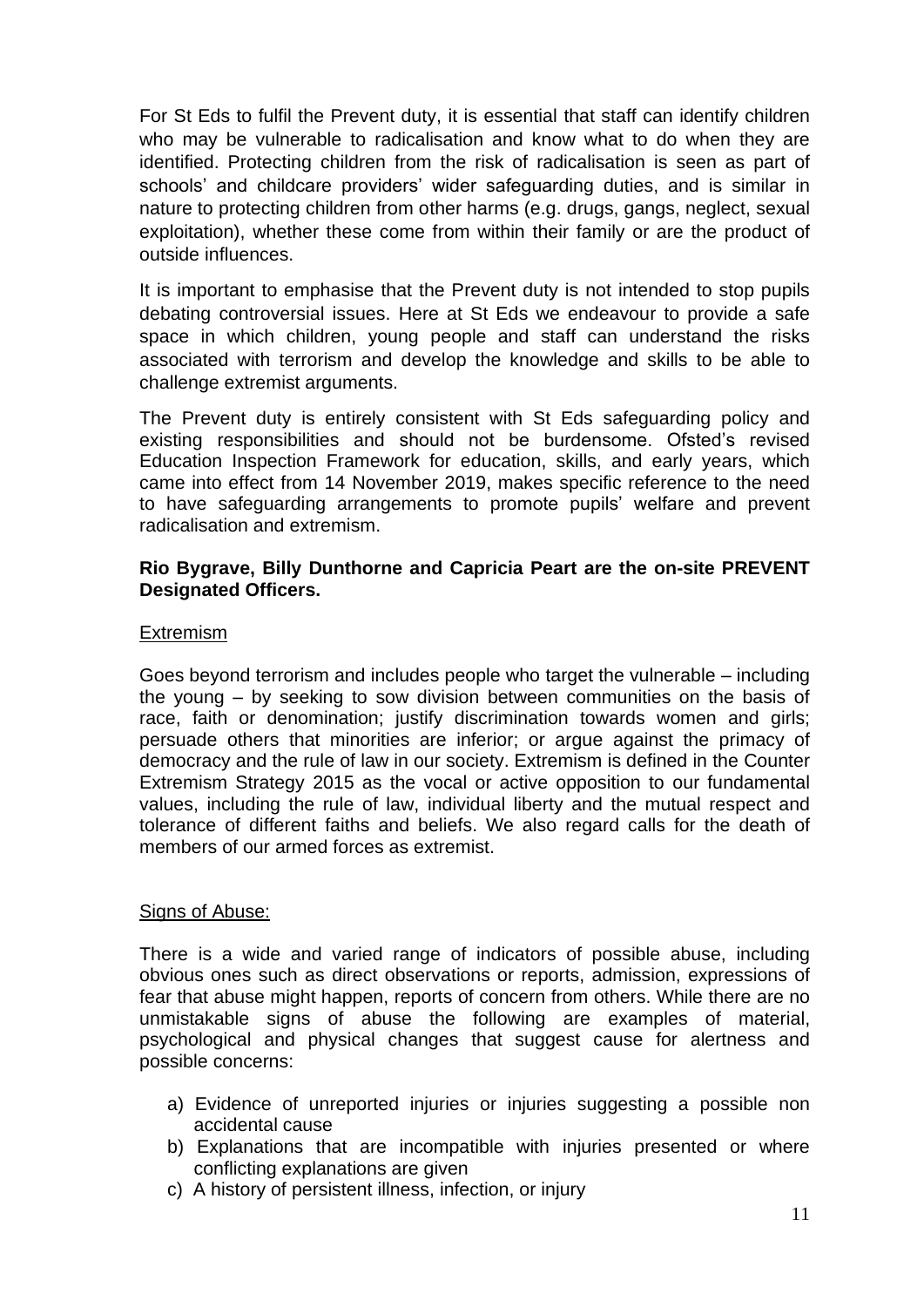- d) The inappropriate use of medication
- e) Possessions or money going missing; insufficient funds
- f) Property being sold without the owner's consent or understanding
- g) Uncharacteristically withdrawn behaviour, without apparent reason
- h) A person found alone and at risk without adequate explanation
- i) A time lapse between injury or illness and seeking medical or other care
- j) Abrupt or frequent changes of doctor
- k) Unexplained weight loss or uncharacteristic comfort eating
- l) Uncharacteristically untidy appearance; personal items missing
- m) Repeated difficulty in getting to see someone or in speaking to a person alone
- n) Avoidance, including regularly missed appointments, refusal of help etc
- o) Evidence of alcohol or other substance or other signs of stress
- p) History of previous abuse or violence in the family
- q) Unexplained pain, itching, infection, or injury in the genital, anal or abdominal areas or torn, stained or bloody underclothing
- r) Sporadic or persistent school or education absences

Always seek advice if you have any concerns

#### Procedures for Handling Disclosures

St Ed's internal Safeguarding flow chart:

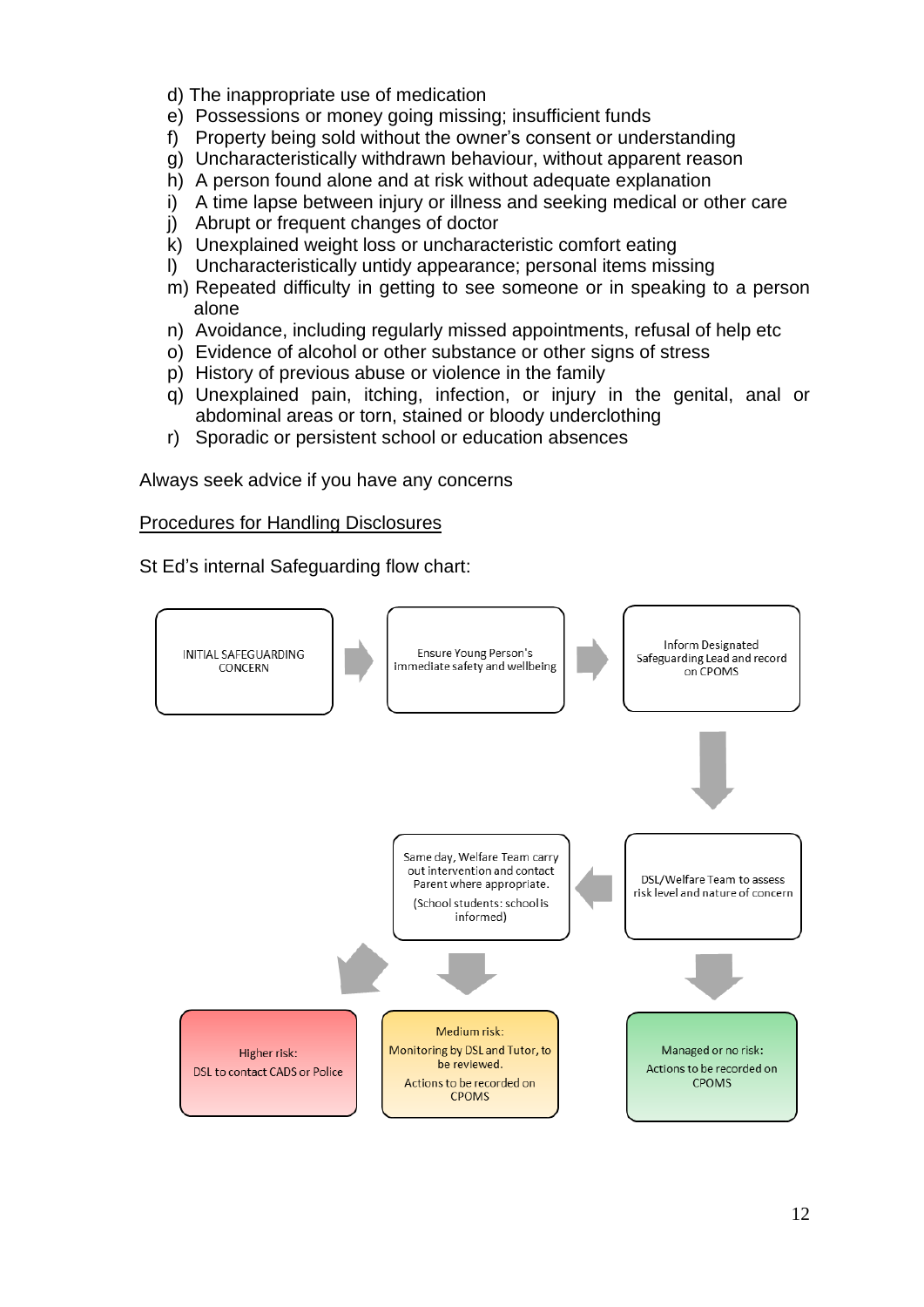A child or young person may decide to disclose information that may indicate they are suffering from abuse or neglect. A child or young person chooses to speak to an adult because they feel that they will listen and that they can trust them. The adult needs to listen to what the child has to say and be very careful not to 'lead' the child or young person or influence in any way in what they say.

It is important that the adult remembers to:

- Stay Calm
- Listen and be supportive
- Not ask any leading questions, interrogate the child or young person, or put ideas in the child or young person's head, or jump to conclusions.
- Not stop or interrupt a child who is recalling significant events
- Never promise the child confidentiality  $-$  it must be explained that information will need to be passed on to help keep them safe
- Avoid criticising the alleged perpetrator
- Tell the child what must be done next (the safeguarding process must be followed)
- Record what was said immediately as close to what was said as possible. Also record what was happening immediately before the child or young person disclosed. Be sure to sign and date the record in CPOMS.
- Contact the designated person immediately
- Seek support

We are clear that the Local Authority and Police must lead any investigation into any allegation regarding safeguarding.

If we have a concern about a child or children, we will telephone the Children's Advice and Duty Service (CADS) on **0344 800 8021** immediately. We will be put through to a Social Worker who will take all the relevant details. We will make sure we are prepared with full details of the child and family, plus what our concerns are, details of any support we have provided to the child/family and what we would like to happen. We will ensure we gain consent from the parent/carer unless to do so would place the child at further risk of harm or undermine a criminal investigation. If we have not sought consent from the parent/carer we will inform the CADS worker of this and the reason for this.

The CADS worker will agree a way forward with us and keep us informed. They will send us a written record of our conversation within 5 working days. The outcomes could include a full referral to the Children's Advise and Duty Service (CADS) for further investigation, the Police, or for work with Early Help. We will not investigate and will be led by the Local Authority and/or the Police.

We will make careful records of all conversations which will be recorded and stored securely, including the dates and times of who we spoke to, the information shared, and the action agreed. We do not need to send a written referral.

Full details on this process can be found at [www.norfolklscb.org](http://www.norfolklscb.org/) under 'How to Raise a Concern'.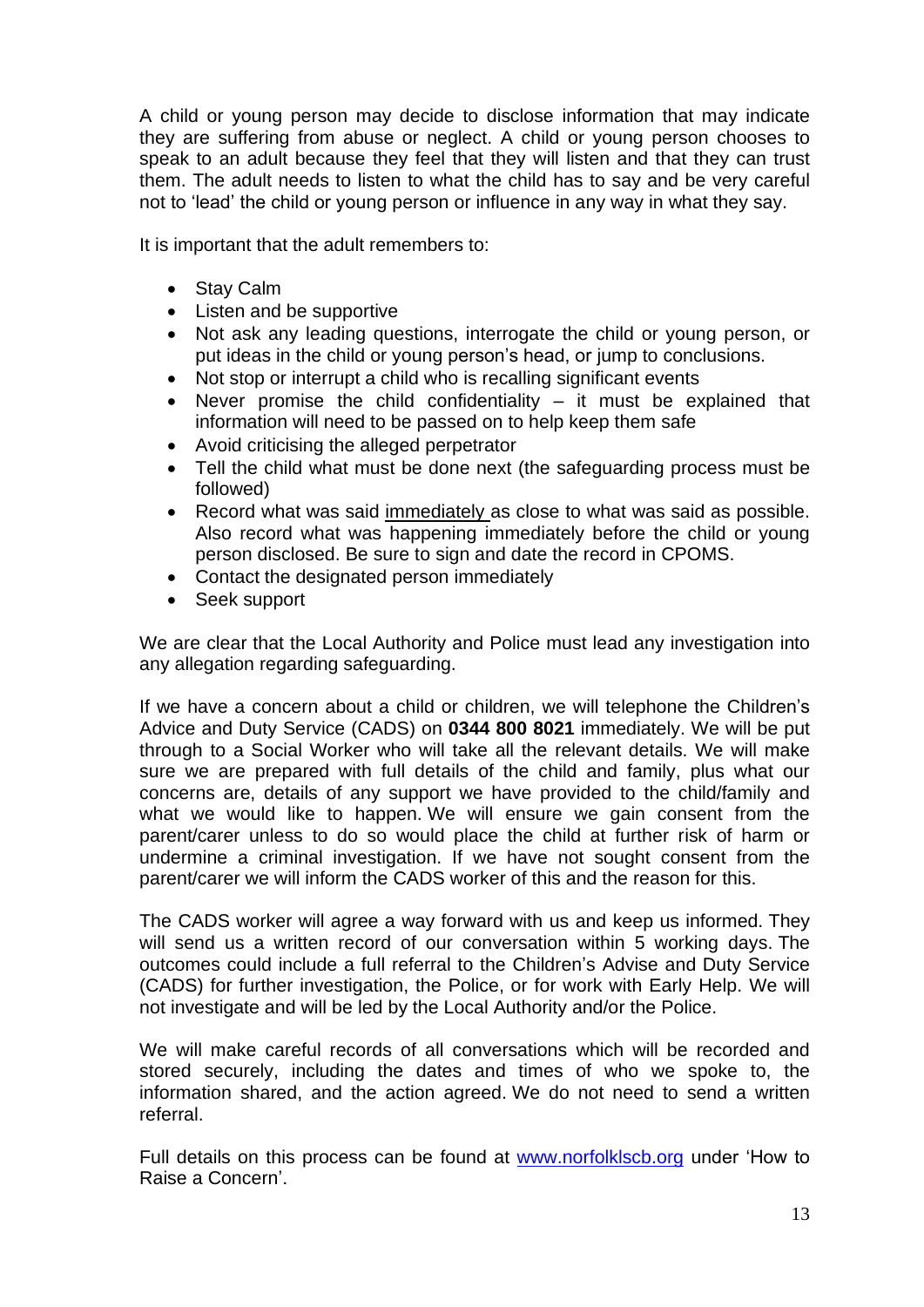We understand if we are unhappy about a decision made by CADS we can use the Resolving Professional Disagreements policy on [www.norfolklscb.org](http://www.norfolklscb.org/) and contact the Safer Programme for more advice on this process.

For Suffolk Referrals CADS

Email: customer.first@suffolk.gcsx.gov.uk Tel: 0345 606 1499

# **10. OTHER RELEVANT GUIDANCE AND LEGISLATION**

- 10.1 To underpin the values and ethos of our organisation and our intent to ensure our children/young people are appropriately safeguarded the following policies are also included under our safeguarding umbrella:
	- Behaviour
	- Safer Working Practice
	- Code of Conduct
	- **Confidentiality**
	- Health and Safety
	- Whistle Blowing
	- **Complaints**
	- First aid
	- Off-Site Activities
	- Exclusion/Sent Home Policv
	- Working together to safeguard children 2020
	- Protecting Children from radicalisation Prevent Duty 2015
	- What to do if You're Worried a Child is Being Abused 2015
	- Children Act 1989
	- Children Act 2004 updated
	- Keeping Children Safe in Education 2020
	- Section 157 Education Act 2002
	- Criminal exploitation of children and vulnerable adults: county lines 2018
	- Framework for the Assessment of Children in Need and their Families

#### **11. The NAMED DESIGNATED CHILD PROTECTION OFFICER is** *required to review this policy annually*

11.1 For year 2022 the following designated staff are in post:

OPERATIONAL LEAD – Alex Williams 01603 622035 DESIGNATED OFFICER - Rio Bygrave 01603 622035 DESIGNATED OFFICER - Serena Davenport 01603 622035 DESIGNATED OFFICER – Heather Smith 01603 622035 DESIGNATED OFFICER – Emma Pinfold 01603 622035 DESIGNATED OFFICER – Billy Dunthorne 01603 622035 DESIGNATED OFFICER – Rob Brook 01603 622035